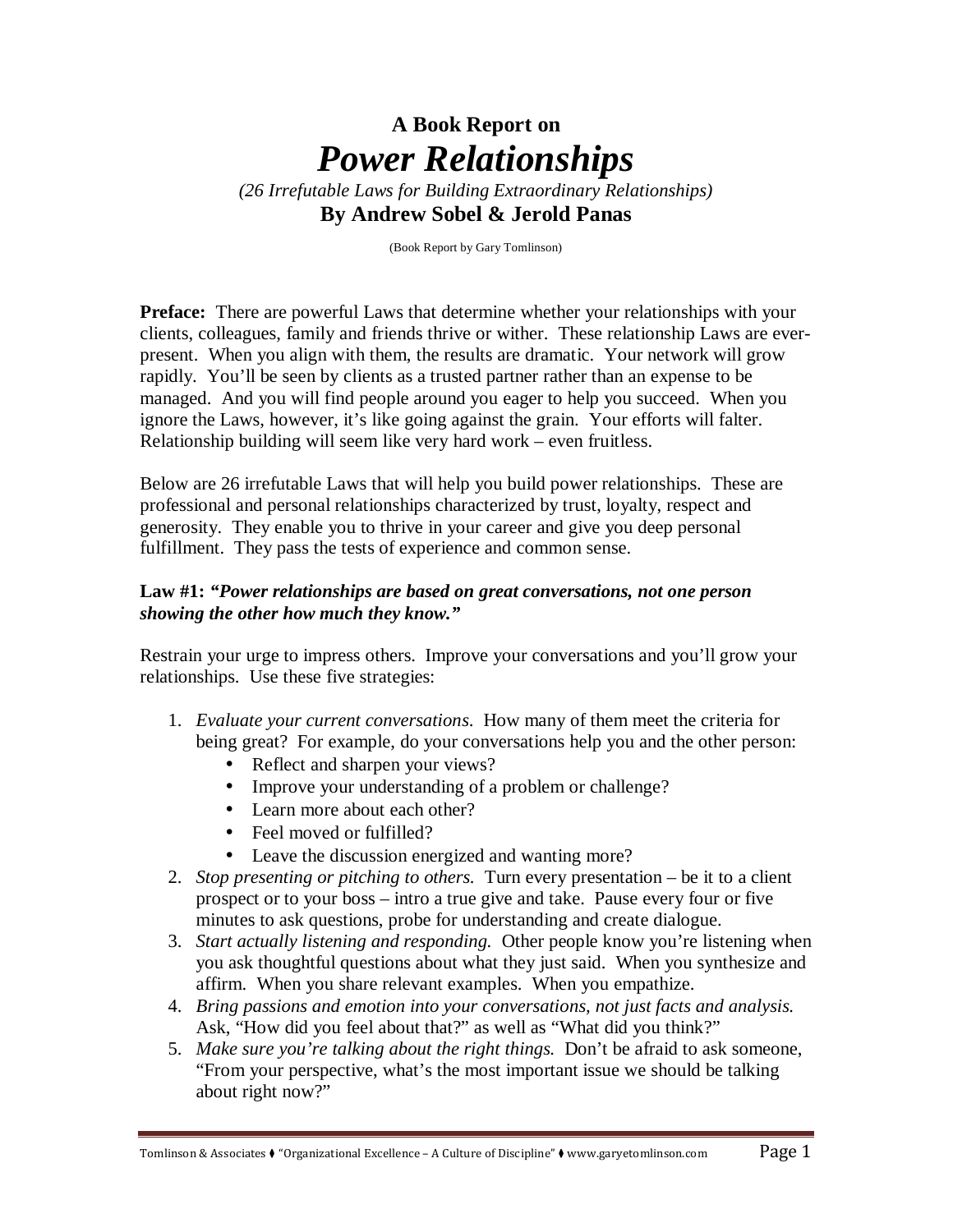#### **Law #2:** *"Be unafraid to ask."*

Here are steps you can take to begin crossing relational distances that you thought were insurmountable:

- 1. With whom would you like to connect? A well-known entrepreneur? A thought leader in your field? A CEO? Be bold. Make a list.
- 2. Next to each name, write down why that individual might be willing to help you.
- 3. Just do it. Start contacting the names on your list. There are many ways of getting in touch. There are some CEOs who will immediately answer their email. Try the phone.
- 4. Social media offers new opportunities to connect with outstanding or famous people. You could start by following them on Twitter or on their blog and leaving comments. Eventually, your name may become familiar with them – and then they may take your call or answer your e-mail.
- 5. Don't give up just because you've been turned down. Successful people usually admire persistence. You might get a yes on the third try.
- 6. Don't go too far and pester or annoy people. If multiple attempts haven't worked, take a break!
- 7. If you connect, mention something that you know is important to the other person – perhaps something they wrote or an accomplishment they are proud of.

#### **Law #3:** *"Follow the person, not the position."*

Don't wait! In 5 or 10 years your network-building task will be much more difficult.

- Make a list of 12 to 15 people you know who are not yet at the peak of their success or careers. Pick passionate, motivated, talented individuals.
- Ascertain what their top three to five goals and priorities are. Knowing these, decide how you can best add value while you stay in touch:
	- o *Ideas and content.* Send them ideas, suggestions, perspectives, articles, books, etc. that relate to one of their interests.
	- o *Connection.* You can add great value by connecting your key contacts to other people in your network.
	- o *Personal help.* Are they new in town and do they need help navigating schools and doctors? Can you offer some career advice? How else can you help?
	- o *Fun.* Can you invite them to a meal, a sporting or cultural event or something else that you both would enjoy?
- Organize your staying-in-touch activities. Put them in your calendar so that each month you are implementing two or three activities to connect and support these individuals.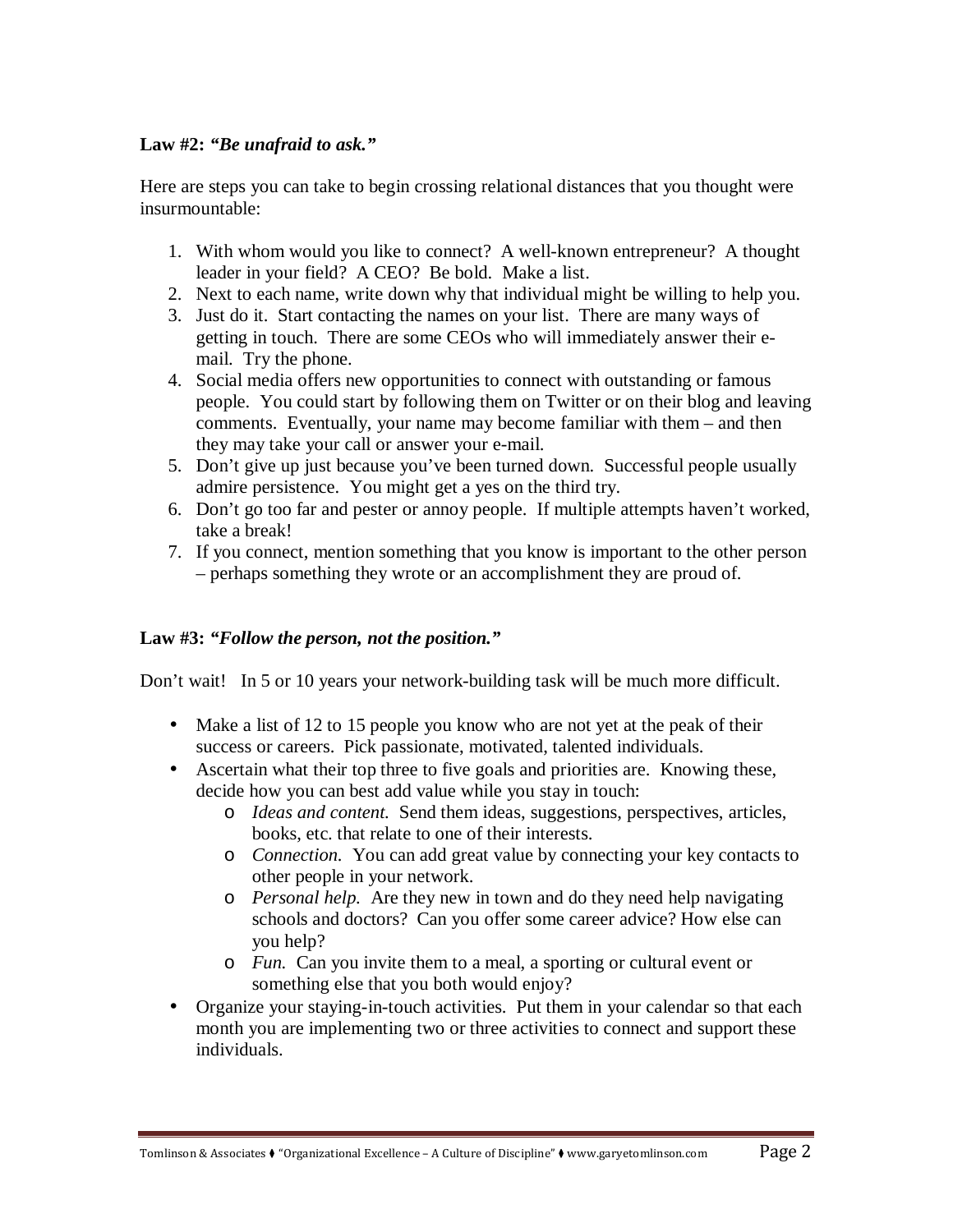#### **Law #4:** *"The greatest gift is to believe in someone."*

When the young Beatles were performing at the Cavern Club in Liverpool in the early 1960s, they were unknown. Enter Brian Epstein, who ran a family furniture store. He had utterly no credentials to become the Beatles' manager. But they hire him and he was instrumental in helping them rise to fame. Do you know what was possibly his greatest contribution to the Beatles? His utter and total belief in their greatness, well before they were recognized by the broader public.

"They are going to be bigger that Elvis," he confidently told anyone who would listen. Epstein relentlessly promoted the group, eventually getting them a record deal. And they did become bigger than Elvis, ultimately selling over 1.4 billion records. The Beatles innate talent was fundamental to their success, but Epstein's unwavering belief in the young John, Paul, George and Ringo was absolutely essential to their early development.

Start telling others how you believe in them:

- Who could use your support? Who do you know who needs mentoring and caring – someone to believe in them? Perhaps a family member or a colleague.
- Begin by telling the other person how much you believe in them.
- Be consistent in your belief. Express it often. Follow up. If the person falls down, don't criticize – just encourage them onwards: "I know you've got the ability and you'll do better next time."
- Don't stop believing.

#### **Law #5:** *"Know the other person's agenda and help them accomplish it."*

Here's how you can become a student of others' agendas:

- A person's agenda comprises their 3 to 5 most important priorities, needs & goals.
- In your work sphere, you should distinguish between someone's business agenda and their personal agenda – for example, completing a major project on time versus adapting to living in a new city. Both are important to know about.
- Think about your most important relationships, at work and at home. List these individuals. Do you really understand each person's agenda? Can you think of at least one or two things that are truly important to them? Then ask yourself: How can I help?
- Make it a habit to ask people about their agenda. Understand what is going on in their world. Here are five examples of agenda discovery questions:
	- 1. "How will you and your area be evaluated at the end of the year?"
	- 2. "What are the major goals you're being asked to accomplish by your leadership?"
	- 3. "What additional capabilities do you need to put into place to support and grow your business?"
	- 4. "Which of your initiatives will you personally be most involved in?"
	- 5. "What are you working on this year that you're most excited about?"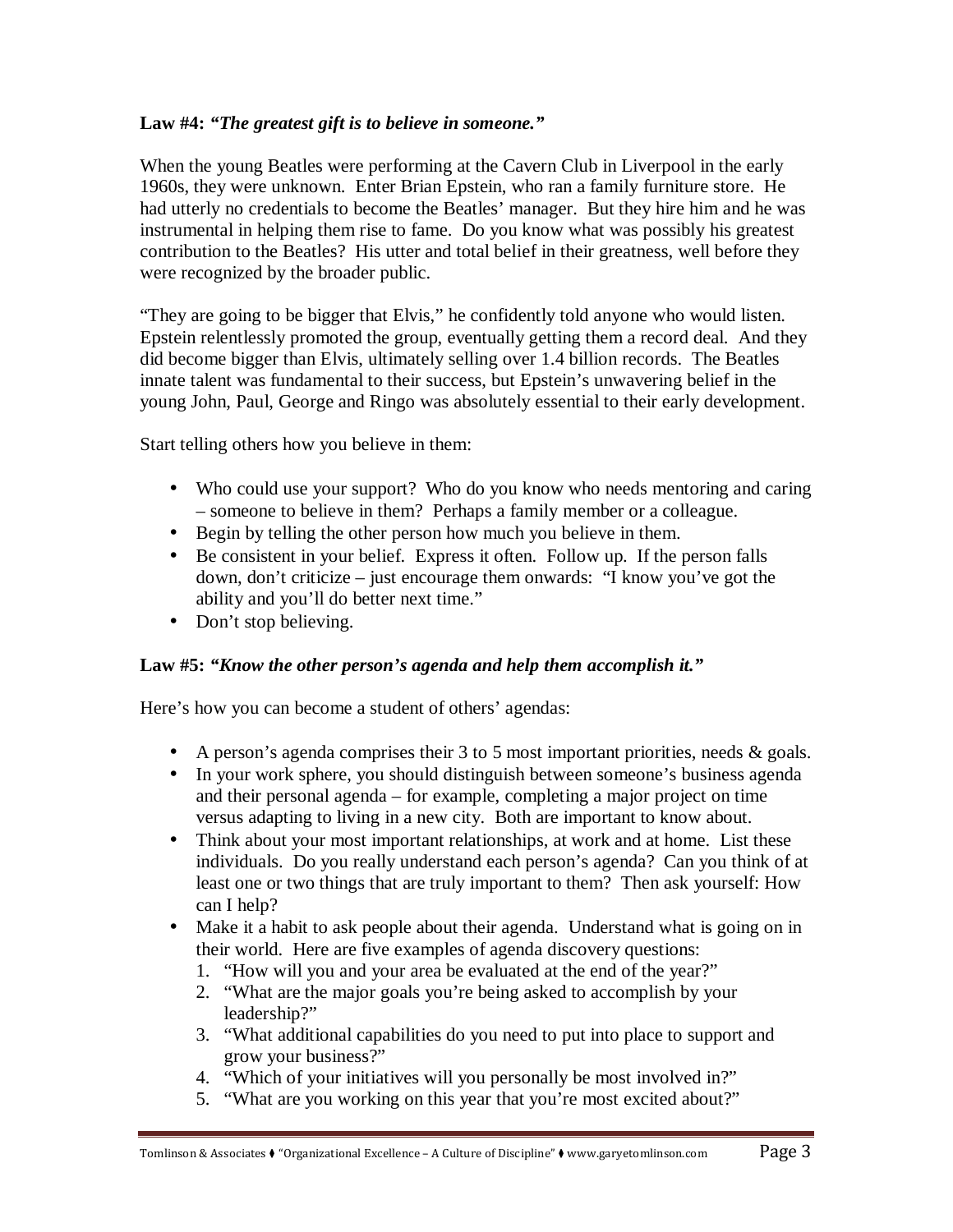## **Law #6:** *"Stretch yourself by building relationships with people quite different than you."*

We are drawn toward the customer or colleague who is friendly and likes us. It's often the difficult person, however, from who we learn the most.

- Review your most important relationships, both professional and personal. Have you developed some with individuals who are quite different than you are? Have they stretched you? List them. Why have they worked for you?
- On the other hand, can you think of any relationships in which the whole is actually less than the sum of the parts? Why is this so? Are they "convenient" relationships that make no demands on you?
- Based on your first list, who is or could be your own Fredrick Taylor Gates or Steve Wozniak? List a couple of people, at work or in your personal life, whom you may not be naturally drawn to but who could push you and raise your game.
- Examine your own hot buttons or pet peeves that you have with other people. What sets you off? What kinds of people "drive you crazy"? List these qualities on a sheet of paper. Could these be preventing you from getting to know interesting people who could enrich your life and your career – and vice versa?

# **Law #7:** *"Serious engagement needs a relationship."*

If a commitment is happening to fast, it may be built on sand and quickly collapse. This is true of sales, but it's also true in other spheres.

Take politics: During the 2008 U.S. presidential campaign, Republican candidate John McCain chose then Governor of Alaska Sarah Palin as his vice-presidential running mate. He barely knew her. He made the choice without spending any time with her. With no relationship between them, they campaigned completely separately and presented a fragmented image for the Republican ticket.

Similarly, marriage counselors discourage short, precipitous engagements because they often see them resulting in divorce after only a few months or years.

Do you want serious engagement from someone? Ask yourself these five questions:

- 1. Have I taken the time to first build a basic relationship of trust?
- 2. Do I know enough about the other person or organization and do they know enough about me for this commitment to succeed and get off on the right foot?
- 3. Has the period of courtship been commensurate with the size and risk of the commitment?
- 4. Have I taken shortcuts in my normal process? For example, just because a friend recommended a job candidate doesn't mean you should abandon your standard hiring procedures.
- 5. What additional information do both sides need before I proceed?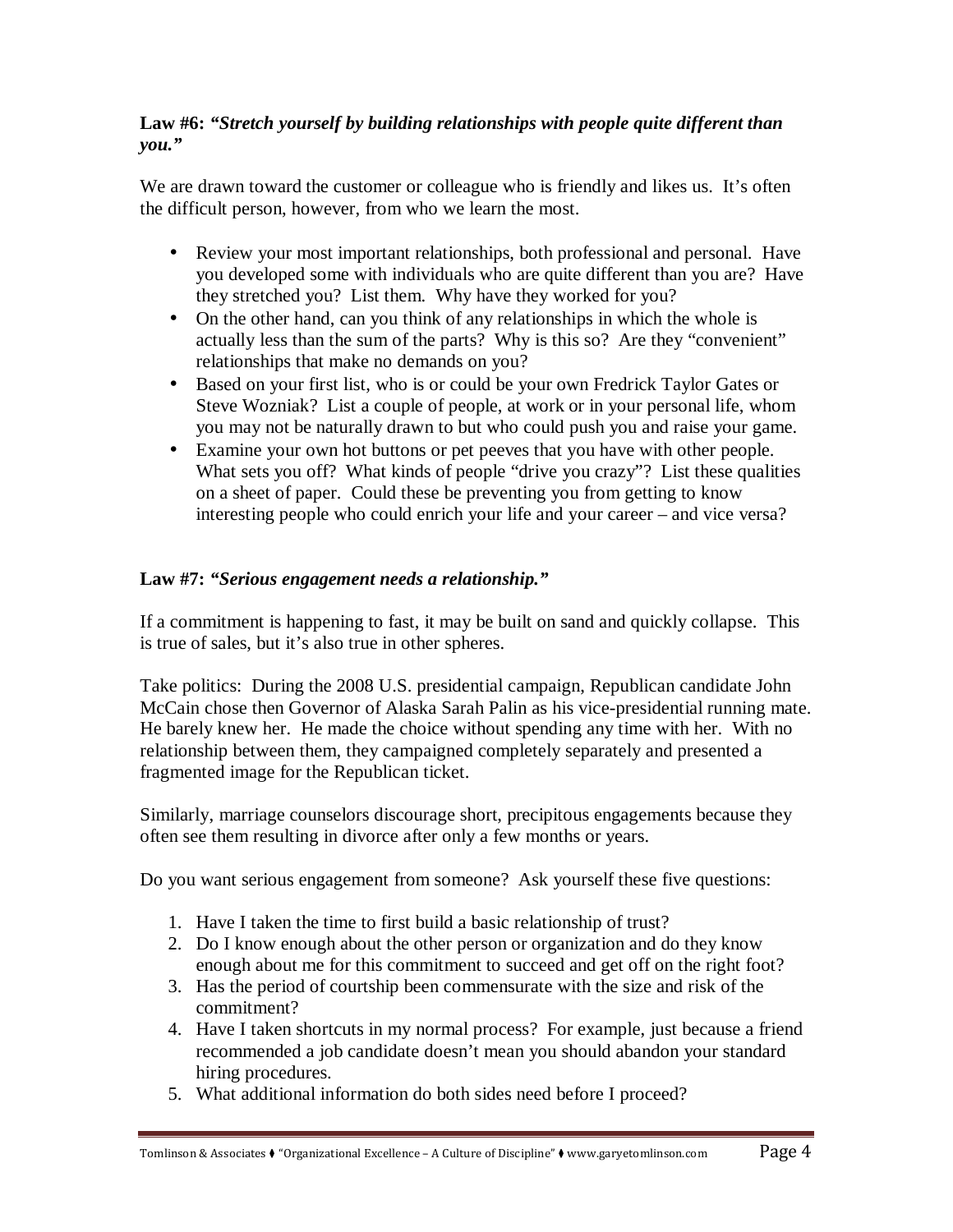#### **Law #8:** *"Integrity isn't important – it's everything."*

You show integrity when you:

- Are truthful.
- Follow through.
- Are consistent in your behavior.
- Are discreet and keep confidences.
- Uphold unchanging principles and values.
- Always keep promises and commitments, no matter how small.
- Walk your talk.
- Don't walk away from others' breaches of integrity.

You risk losing your integrity when you:

- Believe your goal is so important that you must do whatever it takes to accomplish it.
- Take small, seemingly harmless shortcuts. (Small lapses in integrity can lead quickly to larger, catastrophic ones.)
- Believe that sincerity absolves you from your lapses.
- Hold others to a higher standard than you yourself adhere to.
- Think "I'll do it just this one time..." or "Others are doing it. It's not so bad."
- Believe that because you are important, busy and/or under pressure that doing something wrong is okay.
- Cross ethical boundaries in order to remain "competitive" in the marketplace.
- Add modifiers to your integrity ("reasonable integrity"). Something is either right or wrong.

#### **Law #9:** *"Walk in the other person's shoes."*

Here are nine practices that will help you walk in the other person's shoes. Follow these and you'll be more empathetic, winsome and engaging. Think about the person you're about to meet with:

- 1. Picture the circumstances. What's happening, right now, in the other person's life? What pressures are they under?
- 2. Reflect on what you can do to make that person comfortable or relaxed.
- 3. Imagine what they're thinking. What's on their mind?
- 4. Imagine what they are feeling. What emotions are they experiencing right now? What will their mood be?
- 5. Lead with thoughtful questions about both thoughts and feelings.
- 6. Start with their agenda, not yours. Don't be so anxious to persuade and convince – to push your point of view on them as soon as you're together.
- 7. Think about how your ideas or proposals will be received. How will the other person react?
- 8. Try to help others come up with the right answer or best conclusion, as opposed to giving it to them directly.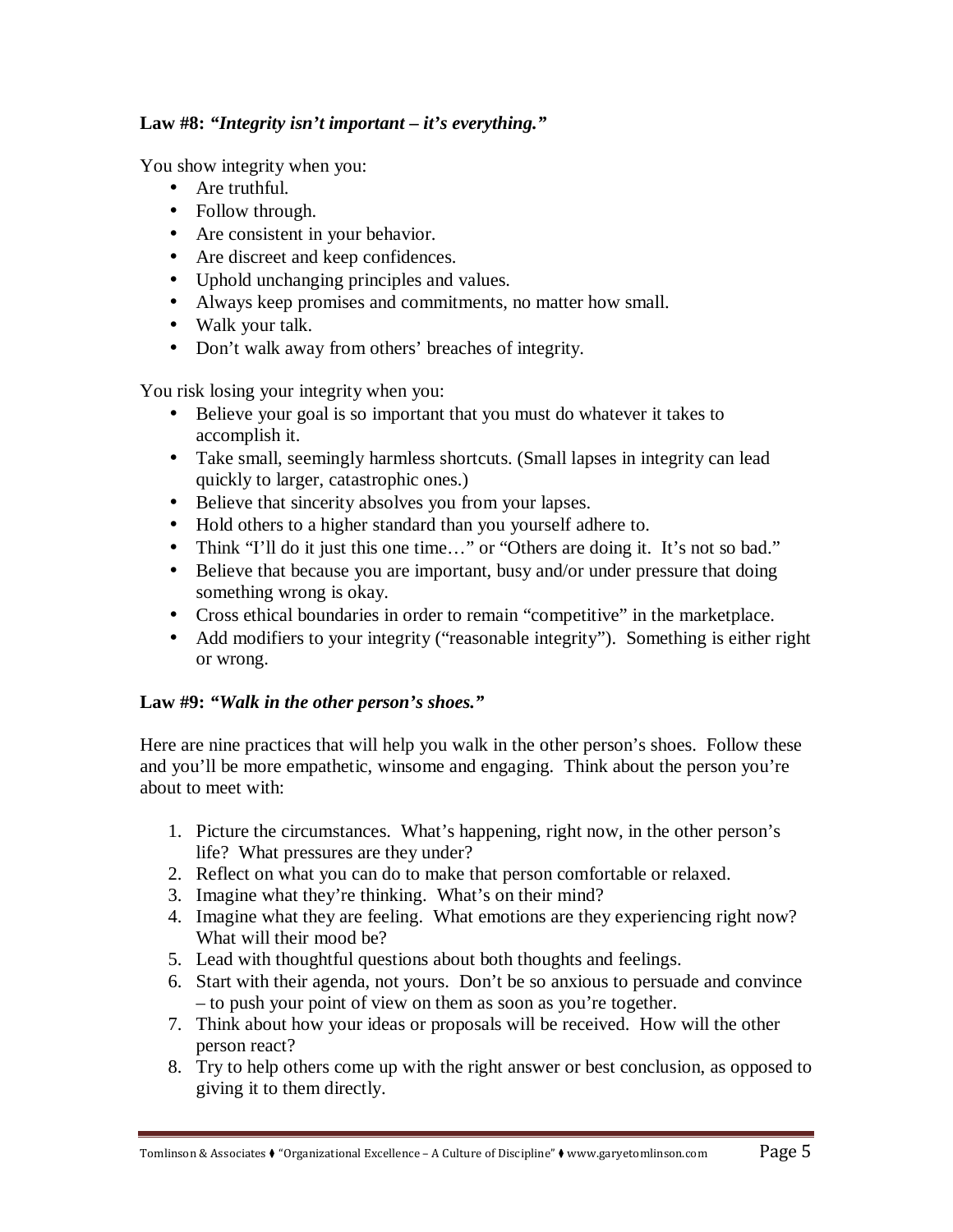9. Ask yourself how pure your own motives are. Whose best interests are you pushing? Is there a self-interest motive that you're pursuing?

# **Law #10:** *"Don't be put off by an awkward start – find something personal that connects you and you may develop a wonderful relationship.*

*The African Queen,* starring Humphrey Bogart and Katherine Hepburn, is a classic story about a wonderful relationship that emerges from a bad start. In this film, set at the beginning of World War I in German East Africa, Hepburn plays a Methodist missionary, Rose Sayer, whose village has been destroyed by the Germans.

She finds refuge with Charlie Allnut, played by Bogart, who pilots a small riverboat. Rose is snobbish and educated and has a strong moral code. Charlie is a hard-drinking, free-spirited, cynical boat captain who just wants to survive. At the beginning of the movie, they argue constantly and truly can't stand each other. By the end, however, they have slowly come to appreciate each other's strengths and share a mission to foil the Nazis.

In the finale, they are about to be executed by the Germans and they ask to be married before they die. But they unexpectedly accomplish their mission of blowing up the German gunboat that has captured them and they swim together to the shore – married and now free.

Here are four steps you should follow:

- 1. If you have an awkward start with someone, first ask yourself what you liked about the person.
- 2. Then examine what is putting you off. For example, does the person:
	- *Display a trait you dislike?* Ask yourself why that particular quality upsets you. It may not bother others, for example. Are you ever guilty of the same behavior?
	- *Come from a very different background from you?* If so, you may not feel at ease with the person right away, but it could be the opportunity to learn more and expand your horizons.
	- *Seem uninterested in you as a person?* Sometimes we meet people and they don't pay us enough attention, so we perceive them as snobs or just uninterested in others. Is this a problem with your own need to be liked and noticed or with the other person? Maybe they are just shy.
- 3. Actively seek commonalities. Ask lots of questions and eventually you'll find a connection.
- 4. If you can find common ground, you can get a person to a higher ground.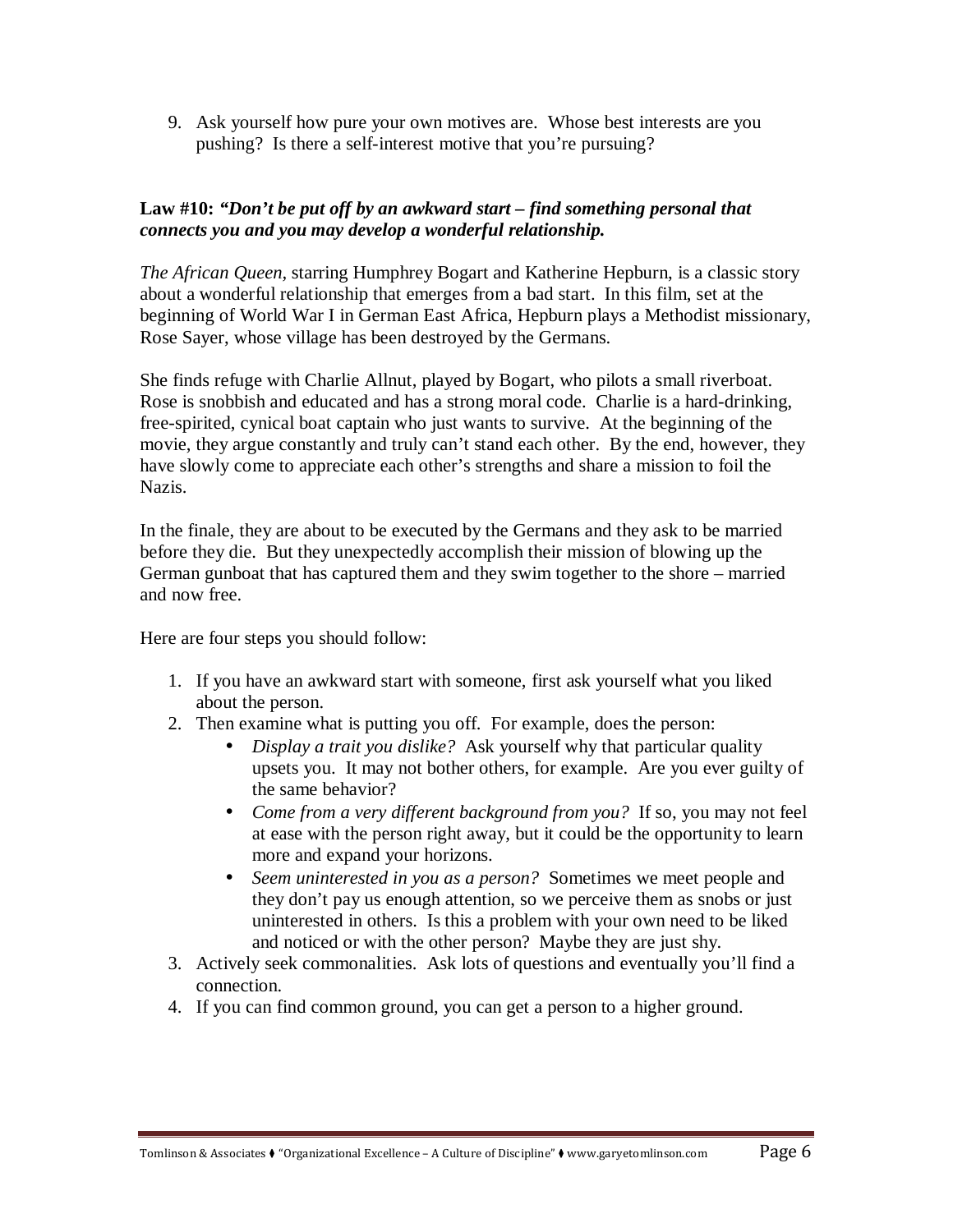#### **Law #11:** *"Give trust to get trust."*

Here are five prudent ways you can build trust in your relationships:

- 1. *Assess the risk of trusting.* The higher the risk, the more difficult it is to trust. What's holding you back? What is the downside for you?
- 2. *Understand the essence of trust.* Trust is the feeling that the other person will honor your interests and meet your expectations of them. The specific elements of trust are:
	- *Competency:* You must believe the other person has the skills and experience to do the job they have promised to do.
	- *Integrity:* When you have integrity in the eyes of others, it means you're honest, reliable and consistent.
	- *Agenda focus:* Before you trust someone, you want to know if they are simply focused on their own agenda or also on helping you achieve yours.
- 3. *Assume positive intentions in the other person.* Start by assuming the other person has positive intentions. Otherwise a downward spiral of distrust will begin immediately.
- 4. *Trust but verify.* You can give trust to gain trust while also making sure that others are earning your continued trust through their actions.
- 5. *Build trust through behavior, not words.* When you say, "Trust me!" it makes people reach for their wallets. Show you are trustworthy one step at a time.

#### **Law #12:** *"Change the environment and you'll deepen the relationship."*

Social scientists have actually tested this law. They assembled two groups of couples that have been married for many years. All of the couples had a tradition of "date night." Each week they would go out to their favorite restaurant or a movie together. One group continued their practice and went to the same place each week.

The second group was told to vary their routine. Each week, they had to choose a different location and event. So they would go to the movies one week, a museum the next, dinner the next, and so on. At the end of the study, the couples in the group that had varied their date-night activity reported significantly higher levels of intimacy and feelings of affection for their partner.

The lesson for you: Change the environment. Here are some steps you can take:

- 1. Get your clients into new "relationship environments." Invite them to a conference. Create an offsite event. Have them visit your company's offices.
- 2. Think about using your money to create experiences with the people closest to you rather than buying new things. Economists who study happiness have shown that money spent on experiences makes you happier than money spent on items.
- 3. Be imaginative about creating new relationship experiences. Go on a vacation to somewhere you've never been before. Or take a vacation in your home city, spending each day exploring a new aspect of it.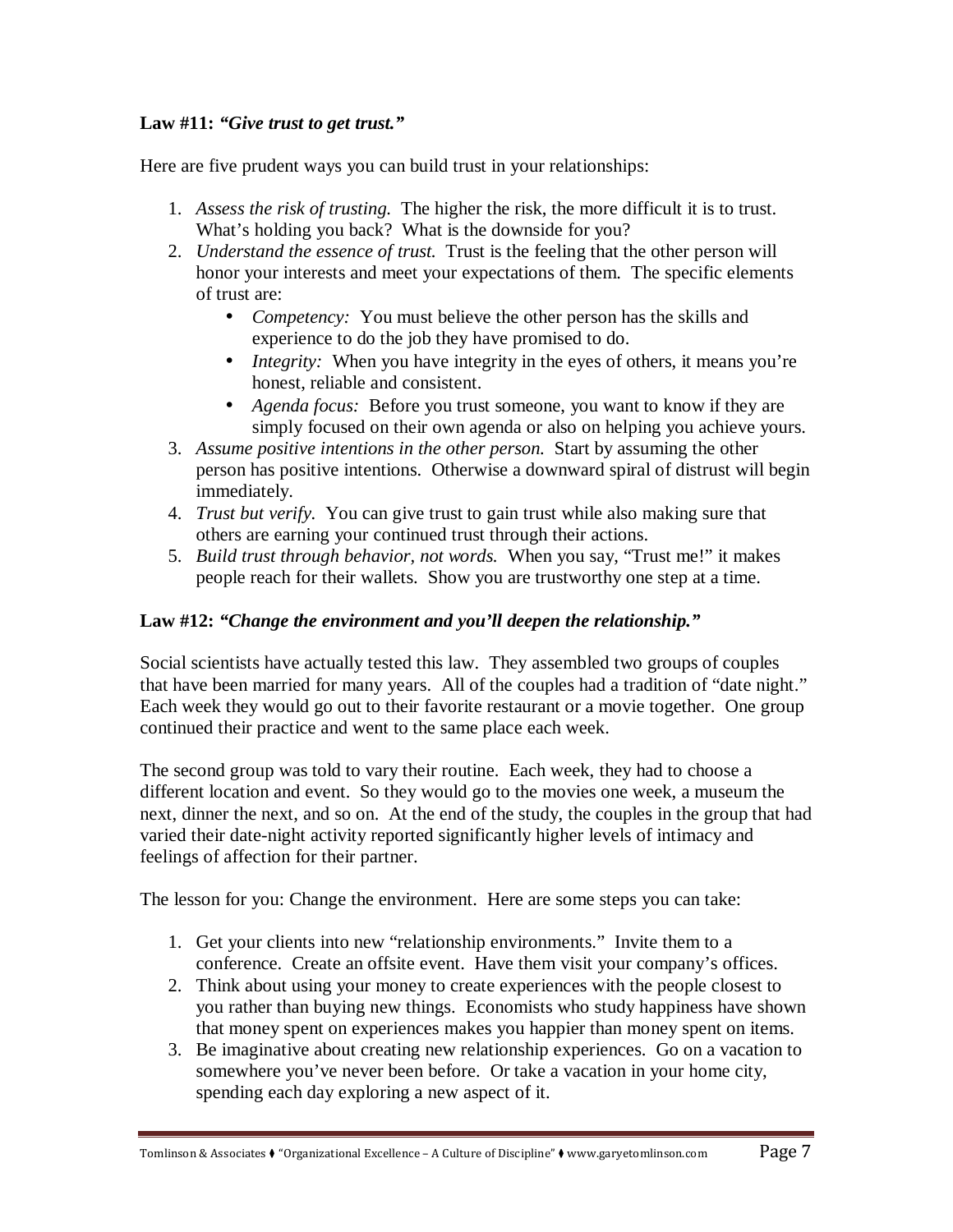#### **Law #13:** *"Don't wait to let someone know how much they mean to you."*

Think about how you'd feel if someone told you how much you've meant to them. Set off a chain reaction – tell others how special they've been for you.

- 1. Make a list of individuals who have touched your life in a special way. Start with just five names. Who has given you love and support? Who has been an important teacher? Who has inspired you?
- 2. Next to each name, write down why that person is important to you. List two or three things you have learned from them.
- 3. Now, go talk to each person on your list. Take them out to lunch. Write them a letter (not an e-mail). Call them on the phone. Get in touch in a personal way. You may start out like this: "I don't think I've ever said this to you, but I want you to know how important you've been in my life…there are a couple of really important things I've learned from you and I wanted to share them with you…"
- 4. Finally, encourage others to do the same. You could start that conversation by asking a colleague or friend, "Who's been important in your life?" And then, ask them, "Have you ever shared how you feel?"

#### **Law #14:** *"There's always something, no matter how small, that you can do to help the people around you."*

Researchers are continually searching for a scientific explanation for altruism. Early on, humans learned to practice what scientists call *reciprocal altruism.* Simply put, if you help others, they will remember it and help you. This practice helped social groups survive harsh conditions.

Another angel to this is Hamilton's Rule, developed by W.D. Hamilton. It states that our willingness to help or save someone else is a function of how *related* we are to them. So, you'd be more likely to rescue your drowning brother from a raging river than a second cousin or a stranger.

And finally, modern studies on happiness have shown that people feel better about their lives and are less depressed when they perform service to others.

These are interesting findings. But in the end, nothing can fully explain the desire to help others and the special satisfaction it creates in us. We all know, in our hearts that it's the right thing to do. So look for ways, big and small, to help those around you, like these three:

- 1. Do small things: Open a door, help someone put their luggage up in the overhead bin, give up your seat on a subway.
- 2. Every day, ask a loved one, friend or colleague: "Is there anything I can do to help you today?"
- 3. Think about a bigger commitment to helping others. What could that be for you? What opportunities might you have to do that?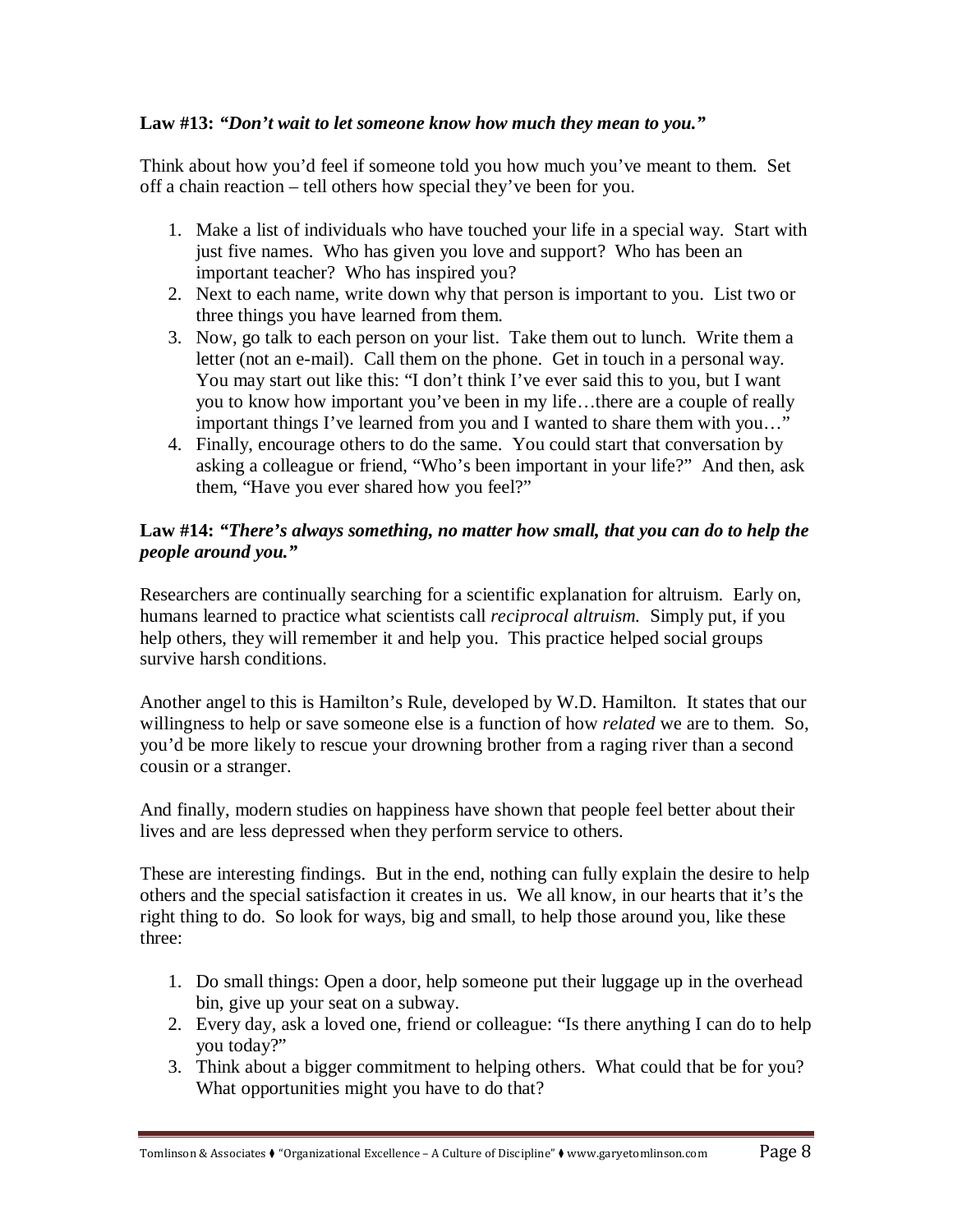#### **Law #15:** *"Treat a prospect like a client and there's a good chance they'll become one."*

How do you treat one of your most valued clients? Read the following list and think about how you could also do some or all of these things for an important prospect. Here's what you might do for an existing client:

- 1. Meet with them regularly.
- 2. Bring them ideas about how to improve their business.
- 3. Show them how other clients of yours are overcoming challenges similar to what they face.
- 4. Share valuable market information and insights about competitors.
- 5. Make introductions to other relevant people in your network.
- 6. Invite them to events that your firm puts on.
- 7. Invite them to social or community events.
- 8. Orchestrate a visit to see another client's operations an organization that has implemented a solution they are considering.
- 9. Ask them to participate in research you're conducting.
- 10. Invite them to speak at a conference you sponsor or participate in.
- 11. Recommend them for an industry or professional award.
- 12. Take an interest in their charitable or community efforts.

Why not treat a *prospect* this way!

#### **Law #16:** *"Vulnerability is power."*

The idea of being vulnerable is anathema to many. If you're a man, you may feel you're expected to be strong. Showing vulnerability is not what you signed up for. On the other hand, if you're a woman, you may be consciously trying to avoid the stereotype that woman are more emotional than men.

Being vulnerable doesn't have to mean collapsing in a heap or admitting to everyone around you that you feel inadequate. For example, all of the following 15 actions are very appropriate and productive ways of demonstrating emotional openness and the vulnerability that can accompany it.

- 1. Say you're sorry.
- 2. Admit you're wrong.
- 3. Empathize.
- 4. Ask for help.
- 5. Talk about how you feel not just what you think about an important issue.
- 6. Compliment someone.
- 7. Admit to a failure.
- 8. Ask for advice.
- 9. Use humor joke about yourself.
- 10. Share problems.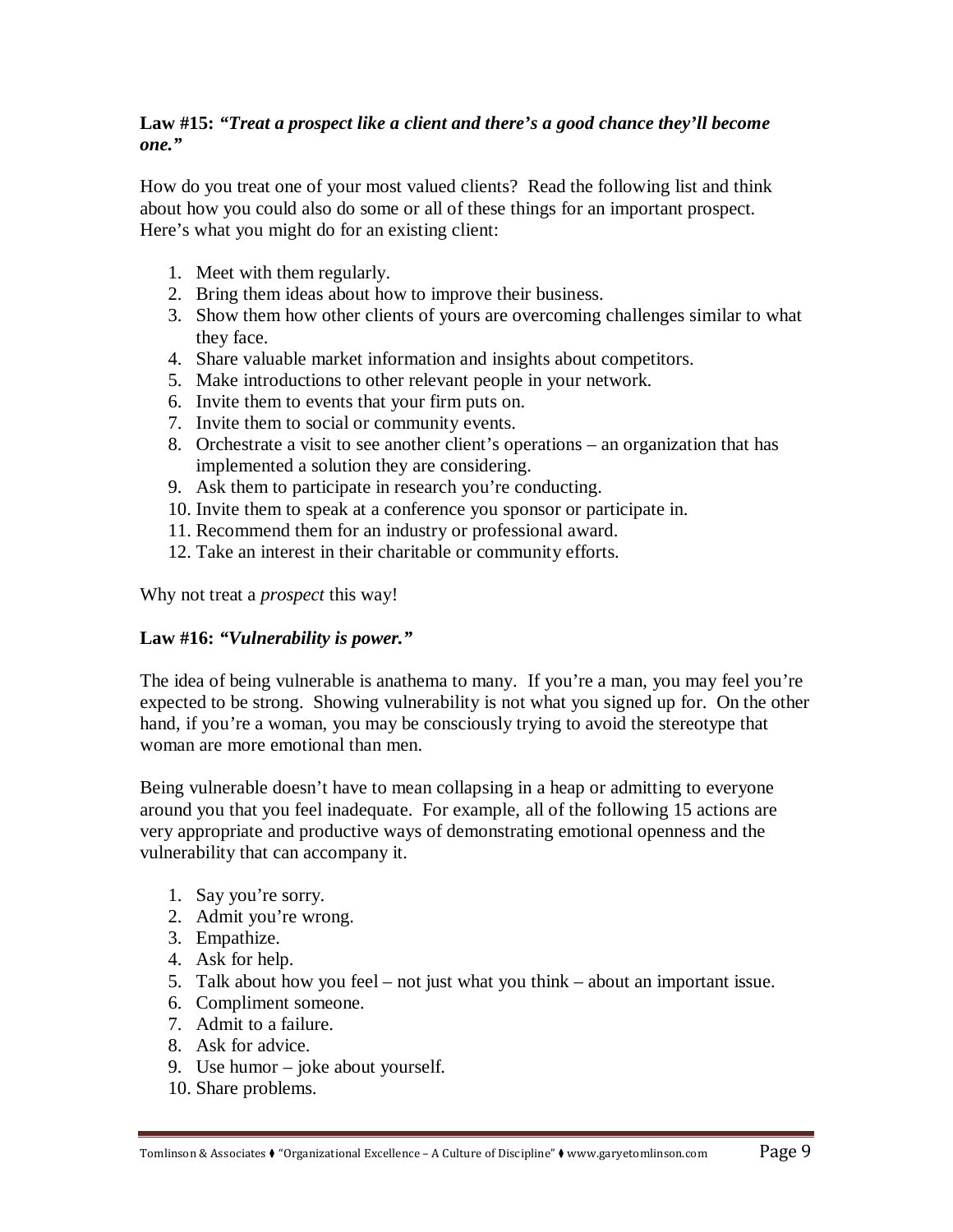- 11. Express heartfelt condolences if needed.
- 12. Share personal issues as appropriate.
- 13. Help someone else succeed.
- 14. Be honest.
- 15. Acknowledge others' contributions.

#### **Law #17:** *"To reach their fullest potential, people need both truth and love."*

There's no magic formula for the right mixture of truth and love. Sometimes a person needs unvarnished feedback, a tough critique of their performance and firm direction. Sometimes they need praise, reinforcement and unconditional support. Here are five suggestions for implementing this law:

- 1. Assess your own style: Do you tend to find what's right or wrong with other people?
- 2. For many, it seems to come more naturally to catch people doing the wrong thing. Why not, as author Ken Blanchard suggests, walk around "catching people doing the right thing?"
- 3. Be thoughtful about what someone needs right now from you. Is it truth? Or love? Do they want and need to understand what they are doing wrong? Will encouragement be the best medicine right now?
- 4. Spouses beware: Researchers discovered that husbands and wives feel lower marital satisfaction when one is given too much advice from a spouse, as opposed to too little.
- 5. If you're going to confront someone with a fault or something they're doing wrong, you might first try and understand how they see it. You could start with a very general question like, "How do you see it?" or "What do you think is going on?"

#### **Law #18:** *"Make them curious."*

Curiosity is the desire to know. There are many circumstances where it can be useful to evoke the other person's curiosity – to get them interested in learning more. These include sales, networking and – yes – romance. Here are five rules for evoking curiosity:

- 1. Tell people what they need to know, not everything you know. Give brief answers to questions. Hint at things. Don't lecture a prospect for 10 minutes when they ask you to describe your firm.
- 2. Develop contrarian or unusual perspectives. Be seen as someone who has refreshing points of view.
- 3. Say the unexpected. For example, at the moment when people would expect you to brag about your accomplishments, tell them how lucky you've been and how ignorance may have actually helped your career at a turning point. Surprise them by attributing a good part of your success to those around you.
- 4. Ask provocative questions. When everyone else is telling your client *how* to do something, you should be asking *why* they want to do it.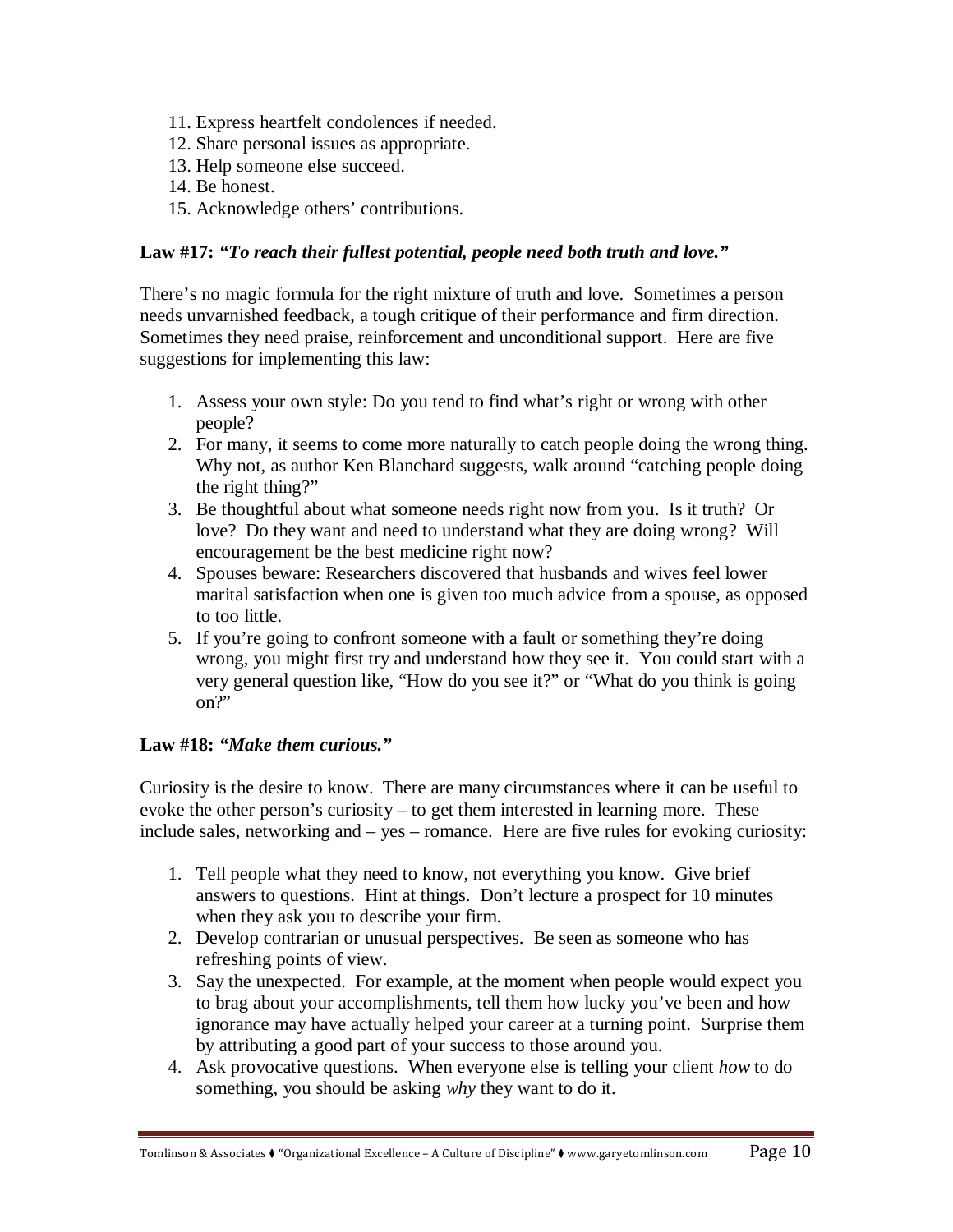5. Tell people *what* you do and the results you get not every detail about *how* you do it. The former is interesting, the latter can become tedious.

## **Law #19:** *"Show you care, often, by giving recognition and praise."*

What really motivates people? Is it money? Titles? The answer – which is supported by extensive research – is personal recognition for doing a good job. Here are six strategies for recognizing and praising others:

- 1. *Praise immediately.* The more time passes between the action and the recognition, the less impact you will have.
- 2. *Catch people doing right things.* Often, we look for mistakes. Instead, try watching out for positive actions.
- 3. *Praise the right things.* Don't praise a child for being a "champion" when they finished  $18<sup>th</sup>$  in a race. Praise them for having the motivation to enter the race in the first place and for sticking with it to finish. Praise the wrong things, or overpraise, and your recognition becomes hollow.
- 4. *Be specific.* Don't just say "Nice job!" Describe exactly what you're praising the other person for.
- 5. *Make it personal.* A handwritten note is far more powerful than an e-mail. A face-to-face expression of praise is more memorable than someone telling you second-hand that your boss's boss was happy with your performance.
- 6. *Don't mix criticism with praise.* If you praise someone, and then follow that up with a suggestion for further improvement, you've just nullifies the recognition!

#### **Law #20:** *"It's better to know the right questions than to have all the answers."*

Be bolder with your questions. Think and plan ahead. Go to every meeting with a client or your boss with three thoughtful questions. Turn statements into questions. Think about using the types of questions we ask below. Note that most are open-ended – what, why, how:

- 1. Access emotions, not just analytical thought: "*What are you most excited about right now?*"
- 2. Draw out others' views: *"What do you think?"*
- 3. Engage the other person in the solution: *"What options are you considering? What do you think is the best decision for you?"*
- 4. Focus the conversation on the right issues: *"What would you like to talk about? What's the most important thing we should cover?"*
- 5. Uncover the other person's agenda of key priorities: *"What are the most important things you'll be evaluated on this year?"*
- 6. Access the other person's highest-level goals and aspirations: *"Why do you want to do that?"*
- 7. Challenge: *"Do you think that's enough? Is 10 percent high enough?"*
- 8. Help establish your own credibility: *"Many of my clients are grappling with two big issues right now…What has been your reaction?"*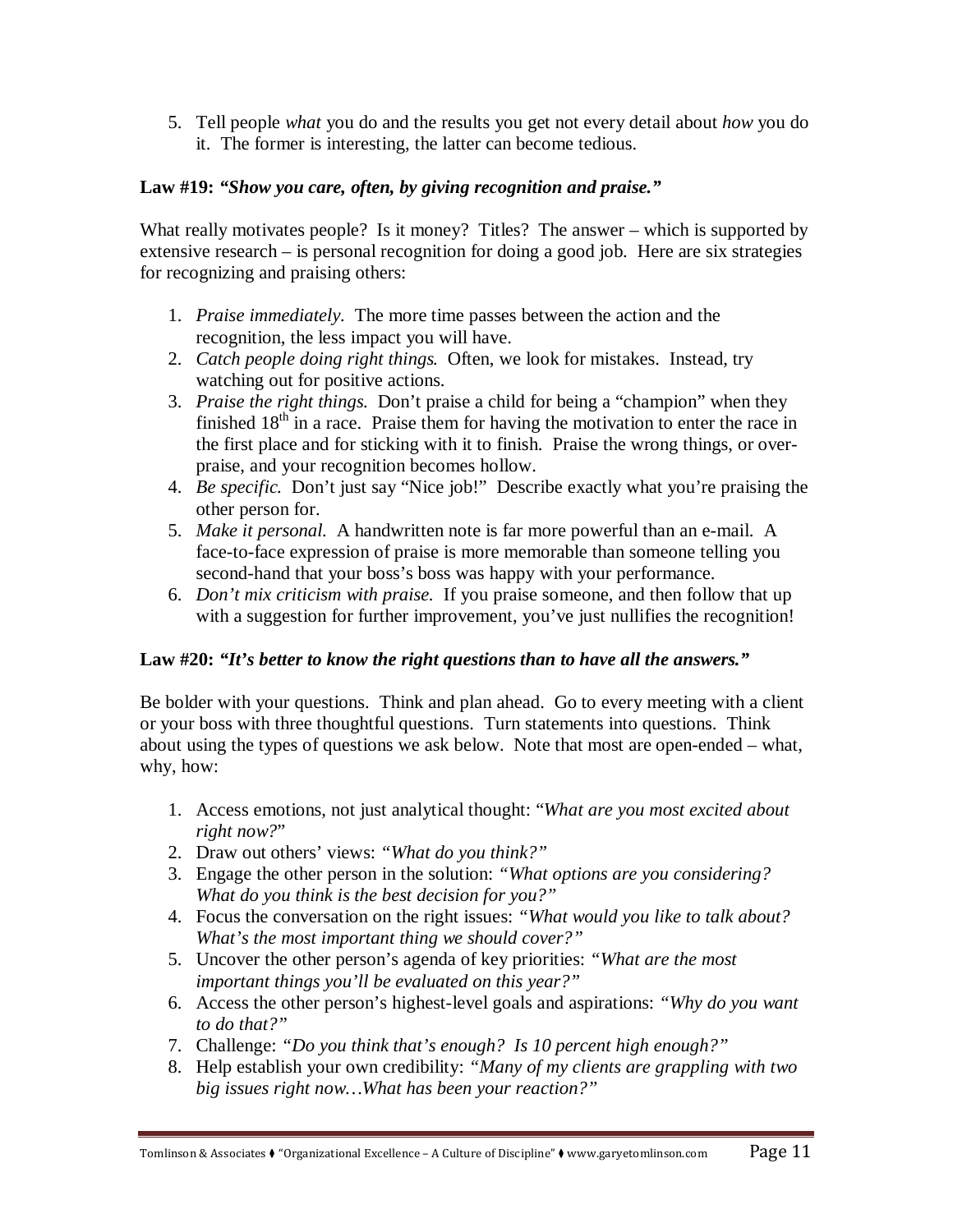- 9. Explore who the other person is and how they became who they are: *"How did you get your start?"*
- 10. Restart the conversation when it's gotten off on the wrong foot: *"Do you mind if we start over?"*

# **Law #21:** *"A selfless motive creates powerful bonds."*

Few stories in literature so beautifully illustrate this law as O. Henry's short story "The Gift of the Magi."

It's Christmas, and Jim and his wife, Della, live in a modest flat. They have only \$1.87 left. Della's prized possession is his gold watch, handed down to him from his grandfather and father.

Della has no money to buy her husband a Christmas present, so she cuts her long hair, sells it for \$20, and buys Jim a platinum fob chain for his gold watch.

Separately, Jim sells his beloved watch to buy Della some beautiful tortoise shell combs for her hair. They are the same combs she has coveted in the window of an expensive shop.

Christmas day arrives. Jim and Della discover that each has sold what they most treasured, in order to give something special to the other. O. Henry writes, referring to their unselfish motives, "Let it be said that of all who give gifts, these two were the wisest."

Whenever you give, test your own motives. Remember, a selfless gift works in magical ways:

- It can help an important charity or a nonprofit. We give for many reasons, usually for the sheer jog of helping others.
- You hold a light for others to see. You become a powerful example that encourages others.
- You can end up leaving an indelible imprint on someone's life.
- If you give out of pure intent whether it's helping a colleague at work or someone who is down and out – it shapes and polished your own character.

## **Law #22:** *"Become part of your clients' growth and profits and they'll never get enough of you."*

A client can replace a commodity "expert for hire" at any time – perhaps with a cheaper expert. But a provider who is seen as supporting a client's most essential programs is not easily replaceable. Their cost is framed against a much larger set of benefits. This law doesn't just apply to client relationships. For example, if your boss views you as directly helping her achieve her most important goals for the year, then you'll be considered indispensable.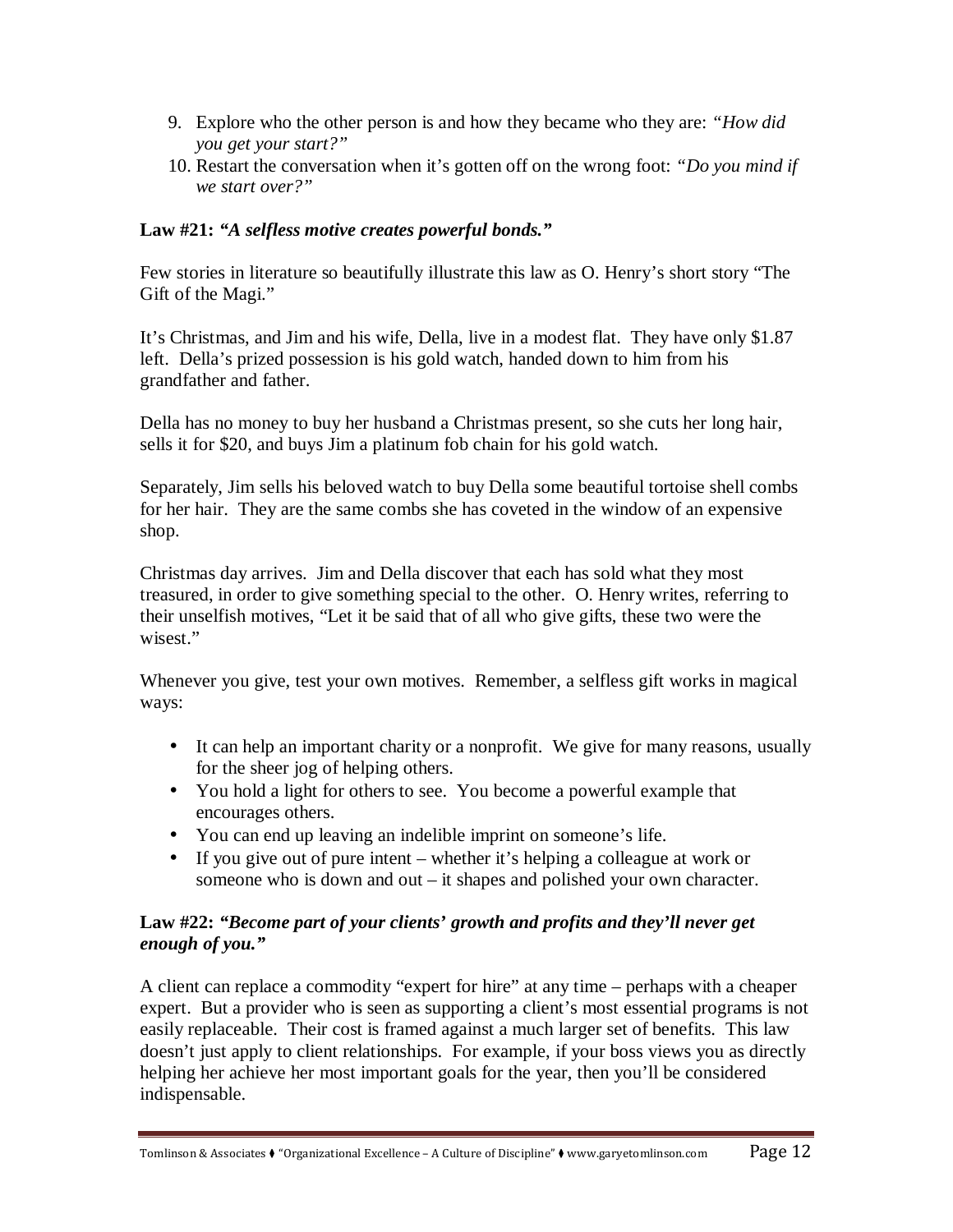Follow these five practices to be seen as part of growth and profits:

- 1. Focus your proposals on what your client needs to have done, but also frame your work in terms of how it will help your client grow, innovate and be more profitable.
- 2. Make sure you truly understand your client's agenda of critical priorities and goals. What are they trying to accomplish this year?
- 3. Gain an equal understanding of your client's personal agenda. What is the equivalent of "growth and profits" for them on a personal level?
- 4. Talk about your value with your client. Emphasize impact, not methodology, during the sales process.
- 5. Define yourself as in the business of improving your client's condition, not just doing a project or fulfilling an order.

#### **Law #23:** *"To succeed, you need a small group of people who trust you, believe in you and are committed to you – not hundreds of superficial contacts."*

Sociologist Robin Dunbar theorizes that we can each maintain around 150 stable social relationships. This is now popularly known as "Dunbar's number."

But how many truly meaningful relationships does anyone really have? The hundreds of professionals we've interviewed say that if you really boil it down, they've had perhaps 12 to 15 essential relationships in their career.

Who would be on a list of your "critical few?" Look at the seven categories following. Can you think of important individuals you need to deepen your relationship with?

- 1. *Clients and customers.* If you work in business, these are the lifeblood of your career.
- 2. *Catalysts.* These are the individuals who can introduce you to others and make a transaction happen.
- 3. *Colleagues.* Studies show that strong internal relationships provide a critical foundation for your success.
- 4. *Collaborators.* In your work, you may have other organizations or people that you collaborate with.
- 5. *Donors.* These are essential if you work in the nonprofit sector.
- 6. *Counselors.* Who is a mentor or advisor to you?
- 7. *Family and friends.*

#### **Law #24: "***Enthusiasm is contagious."*

Enthusiasm cannot be overrated. When it comes to attracting others to you and building powerful relationships, it's your secret weapon. Here are six ways to show and use your enthusiasm: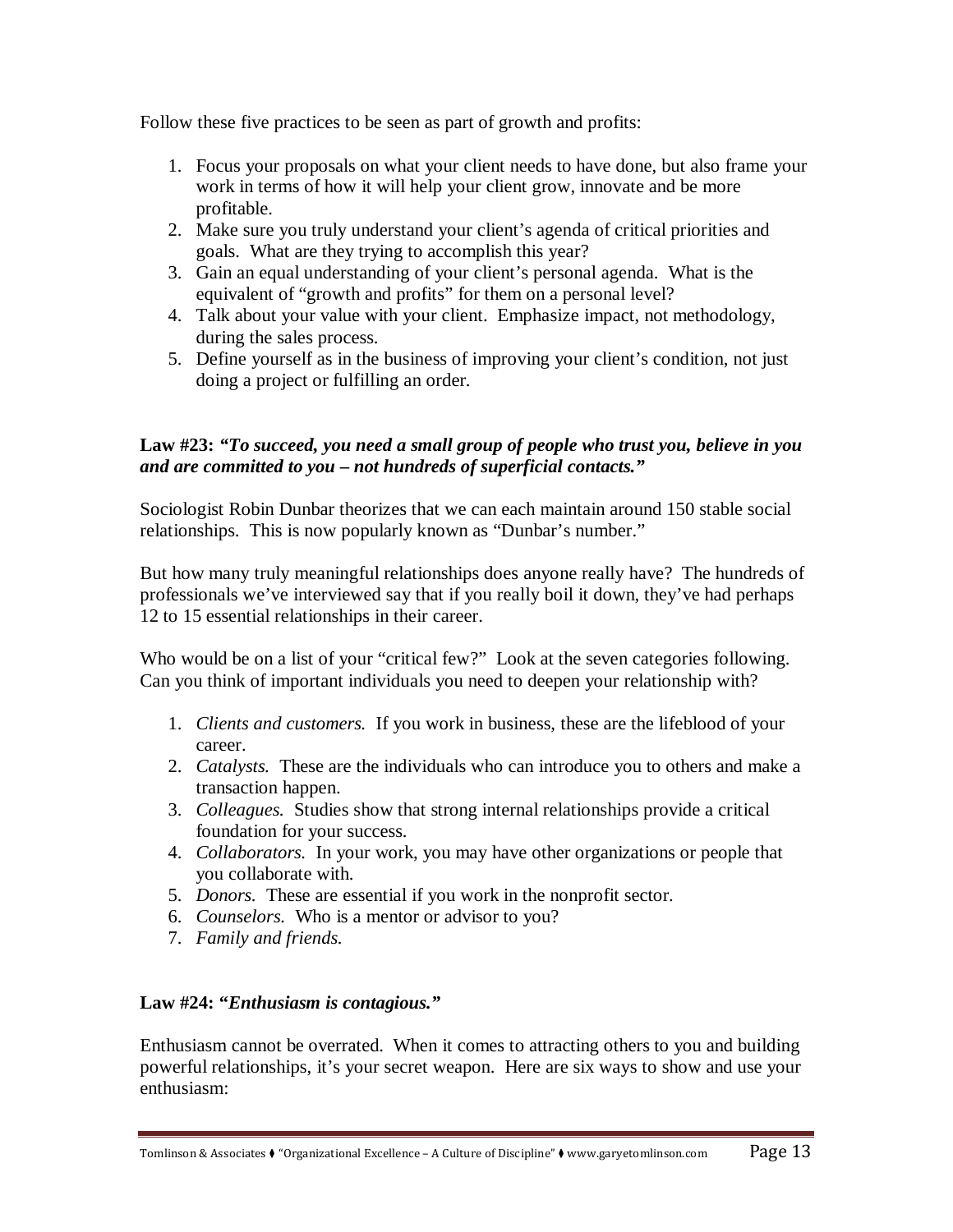- 1. *When meeting with clients and customers.* If you're not enthusiastic about your job, about your organization and about the product or service you represent, why would a prospect be excited?
- 2. *When interviewing for a job or applying for anything.* Are you knowledgeable about your prospective employer and enthusiastic about their business? Does it show?
- 3. *To inspire your employees.* If you're not excited about your organization's mission and strategy, why would your employees be?
- 4. *To encourage others when they're down.* Enthusiasm for the person and their strong qualities can help when things are dark.
- 5. *When you wake up in the morning.* What motivates you to get out of bed in the morning? Find something that you can be enthusiastic about and it will have a positive halo around everything you do during a day.
- 6. *In building your social network.* What kind of person do you like to spend time with? A dismal complainer who criticizes others? Or someone who is enthusiastic and charged up about life. Enthusiasm gives you an attractive aura.

# **Law #25:** *"Build your network before you need it."*

Here are four simple but powerful steps you can take to develop your network:

- 1. You cannot possibly manage your entire network of contacts in the same way. Divide your professional network into three groups.
	- The Critical Few  $(15 20$  people).
	- The Middle Few (25 to 75 people).
	- The Many (everyone else hundreds or thousands).
- 2. Create a staying-in-touch plan that's feasible and appropriate for each group. For example:
	- Talk to your Critical Few group two to three times a year. Stay in close touch and invest to understand their needs.
	- Contact the Middle Few periodically. At least once a year, use personalized communications (cards, letters, personal e-mails, phone calls, etc.).
	- Use low-labor intensive ways to stay connected with The Many the hundreds or thousands of contacts you have. This could include things like an article mailing, a newsletter, a blog and so on.
- 3. Once or twice a year, manually scroll through your entire contact database. Be on the lookout for names of people you ought to get in contact with. Flag them.
- 4. Always search for ways to help and encourage the people in your network.

# **Law #26:** *"Every act of generosity creates a ripple."*

Generosity has the power to move people in extraordinary ways. Dr. Albert Schweitzer, the missionary who devoted his life to helping the sick in Africa, once said, "Do something wonderful. People may imitate it." He also wrote, "Example is leadership." You encourage generosity through your own example.